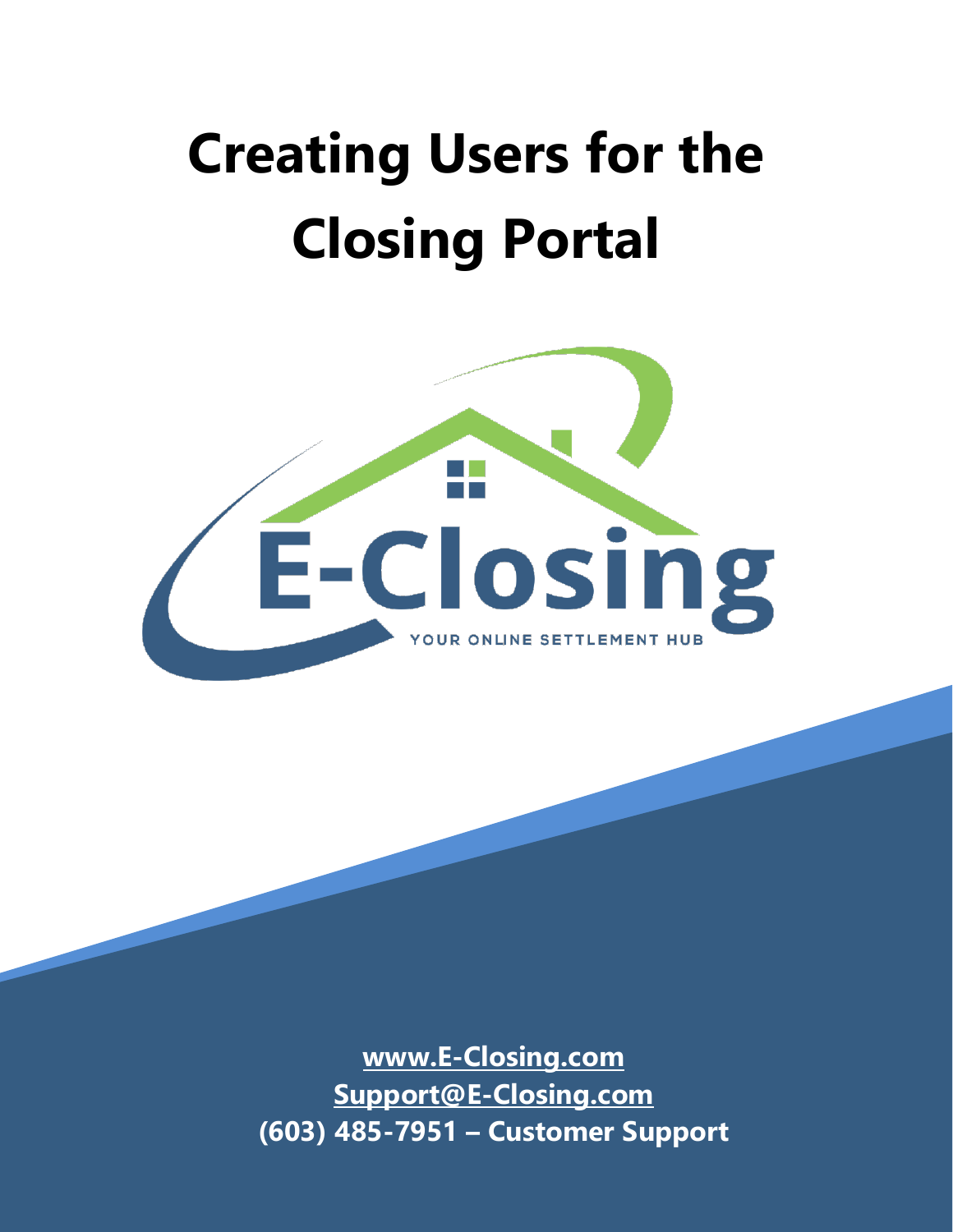## **About:**

Here is a quick guide on how to create Users for the E-Closing secure Closing Portal. If you currently use the Portal, it is similar but with a few more required fields, for security purposes. If you haven't used the Closing Portal in the past, it is easy to get your clients and vendors set up to use it!

### **Creating Borrower and Seller Client Users**

To create a Borrower or Seller Closing Portal User, on their respective Information Screens, fill out their name and address information as usual. There are 3 fields that are required to get a username and password:

- 1) SSN/TIN This must be unique to the person. We highly recommend not using fake SSN/TIN numbers.
- 2) Cell Phone We use their cell phone to send a unique code they will enter the first time they log in. This is a form of Two Factor Authentication.
- 3) Email Address We will send a Welcome Email to this email address, introducing the Closing Portal and provide a link they will click on to set their password.

At the bottom of their Information Screen, you will see a field labeled E-Closing User with a drop down. It defaults to NO, just toggle it to say YES, click Update, and they will be emailed a Welcome Email.

#### **Creating Vendor Client Users**

You can also create Client Users for different Vendors, such a Loan Originators, Real Estate Agents and Abstractors.

To create a Username and Password for your Vendors, simply go in to the Rolodex (Whiteboard -> Back Office -> Rolodex Menu -> Manage Rolodex) and choose the business type the person is associated with (ie: Lender for the Loan Originator) and click on their name. In the bottom section, where the contact information is, please make sure you fill out the following two fields:

1) Cell Phone – This needs to be their cell phone number, so when they get the Introductory Email, they can get their initial password sent to their phone. This is a form of Two Factor Authentication.